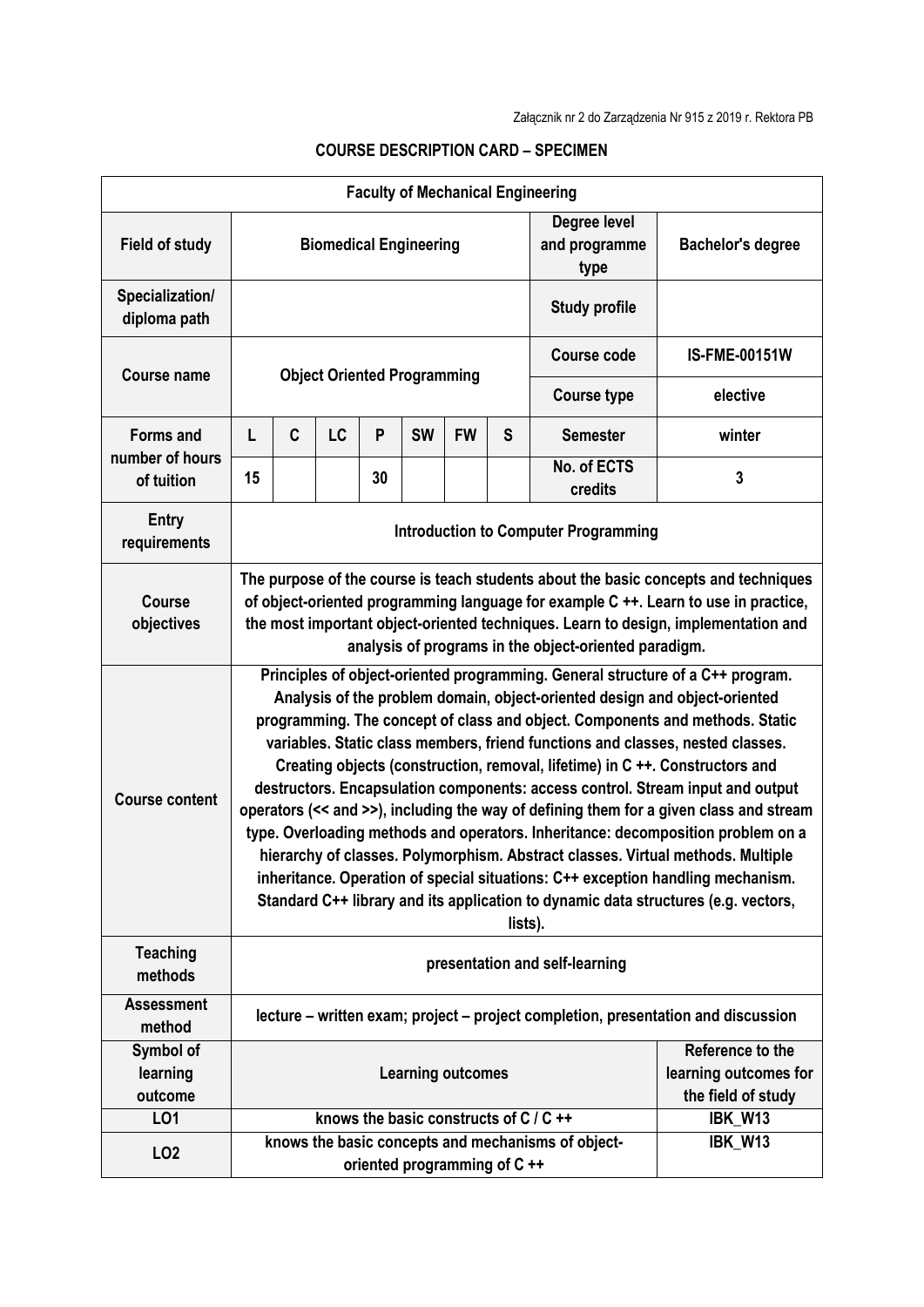| LO <sub>3</sub>         | knows and understands the mechanisms of handling special                             |                        | IBK_W13                  |  |  |  |  |  |
|-------------------------|--------------------------------------------------------------------------------------|------------------------|--------------------------|--|--|--|--|--|
|                         | situations (exceptions), I / O, files, streams and classes                           |                        |                          |  |  |  |  |  |
| <b>LO4</b>              | can design, implement and analyze programs in structural                             |                        | <b>IBK_U08, IBK_U10</b>  |  |  |  |  |  |
|                         | paradigm in C / C ++. Knows and understands the                                      |                        |                          |  |  |  |  |  |
|                         | mechanisms of handling special situations (exceptions), I/                           |                        |                          |  |  |  |  |  |
|                         | O, files and streams, classes                                                        |                        |                          |  |  |  |  |  |
|                         | can recognize the need for and use the most important                                |                        | <b>IBK_U02, IBK_U06,</b> |  |  |  |  |  |
| LO <sub>5</sub>         | mechanisms in the field of object-oriented programming. Can                          |                        | <b>IBK U08, IBK U10</b>  |  |  |  |  |  |
|                         | create a proper inheritance hierarchy of classes given to the                        |                        |                          |  |  |  |  |  |
|                         | problem of modelling reality in object-oriented paradigm                             |                        |                          |  |  |  |  |  |
|                         | can accept and correctly fulfil the roles of programmer-class                        |                        | IBK_K01, IBK_K02,        |  |  |  |  |  |
| LO <sub>6</sub>         | creator and programmer-customer during the project                                   |                        | IBK_K03                  |  |  |  |  |  |
|                         | programming in the object-oriented paradigm                                          |                        |                          |  |  |  |  |  |
| Symbol of               |                                                                                      | Type of tuition during |                          |  |  |  |  |  |
| learning                | Methods of assessing the learning outcomes                                           | which the outcome is   |                          |  |  |  |  |  |
| outcome                 |                                                                                      | assessed               |                          |  |  |  |  |  |
| LO1                     | exam                                                                                 |                        |                          |  |  |  |  |  |
| LO <sub>2</sub>         | exam                                                                                 |                        |                          |  |  |  |  |  |
| LO <sub>3</sub>         | exam, project completion                                                             | L, P                   |                          |  |  |  |  |  |
| LO4                     | reports of project                                                                   | P                      |                          |  |  |  |  |  |
| LO <sub>5</sub>         | reports of project                                                                   | P                      |                          |  |  |  |  |  |
| LO <sub>6</sub>         | evaluation of reports, presentation and discussion                                   |                        | P                        |  |  |  |  |  |
|                         | No. of hours                                                                         |                        |                          |  |  |  |  |  |
|                         | lecture attendance                                                                   | 15                     |                          |  |  |  |  |  |
|                         | participation in projects                                                            | 30                     |                          |  |  |  |  |  |
|                         | preparation for projects                                                             | 30                     |                          |  |  |  |  |  |
| <b>Calculation</b>      | working on projects, reports, etc.                                                   | 15                     |                          |  |  |  |  |  |
|                         | participation in student-teacher sessions related to the                             | 5                      |                          |  |  |  |  |  |
|                         | project                                                                              |                        |                          |  |  |  |  |  |
|                         | implementation of project tasks                                                      | 5                      |                          |  |  |  |  |  |
|                         | <b>TOTAL:</b>                                                                        | 120                    |                          |  |  |  |  |  |
|                         |                                                                                      | No. of                 |                          |  |  |  |  |  |
|                         | <b>Quantitative indicators</b>                                                       | <b>HOURS</b>           | <b>ECTS</b>              |  |  |  |  |  |
|                         |                                                                                      | credits                |                          |  |  |  |  |  |
|                         | Student workload – activities that require direct teacher participation              | 50h                    | 1                        |  |  |  |  |  |
|                         | 70h                                                                                  | $\boldsymbol{2}$       |                          |  |  |  |  |  |
|                         | 1. Object-oriented programming for Windows. Ernest R Tello. New York: Wiley J.       |                        |                          |  |  |  |  |  |
|                         | 1991.                                                                                |                        |                          |  |  |  |  |  |
| <b>Basic references</b> | 2. Object-Oriented Programming in Python. Michael Goldwasser, David Letscher.        |                        |                          |  |  |  |  |  |
|                         | Prentice Hall. 2007. http://www.freetechbooks.com/object-oriented-programming-in-    |                        |                          |  |  |  |  |  |
|                         | python-t1093.html                                                                    |                        |                          |  |  |  |  |  |
|                         | 3. Ruby on Rails 4.0 Guide: A step by step guide to learn Ruby on Rails 4.0 and Ruby |                        |                          |  |  |  |  |  |
|                         | 2.0. Stefan Wintermeyer. CreateSpace Independent Publishing Platform. 2013.          |                        |                          |  |  |  |  |  |
|                         | http://www.freetechbooks.com/ruby-on-rails-40-guide-a-step-by-step-guide-to-learn-   |                        |                          |  |  |  |  |  |
|                         | ruby-on-rails-40-and-ruby-20-t1101.html                                              |                        |                          |  |  |  |  |  |